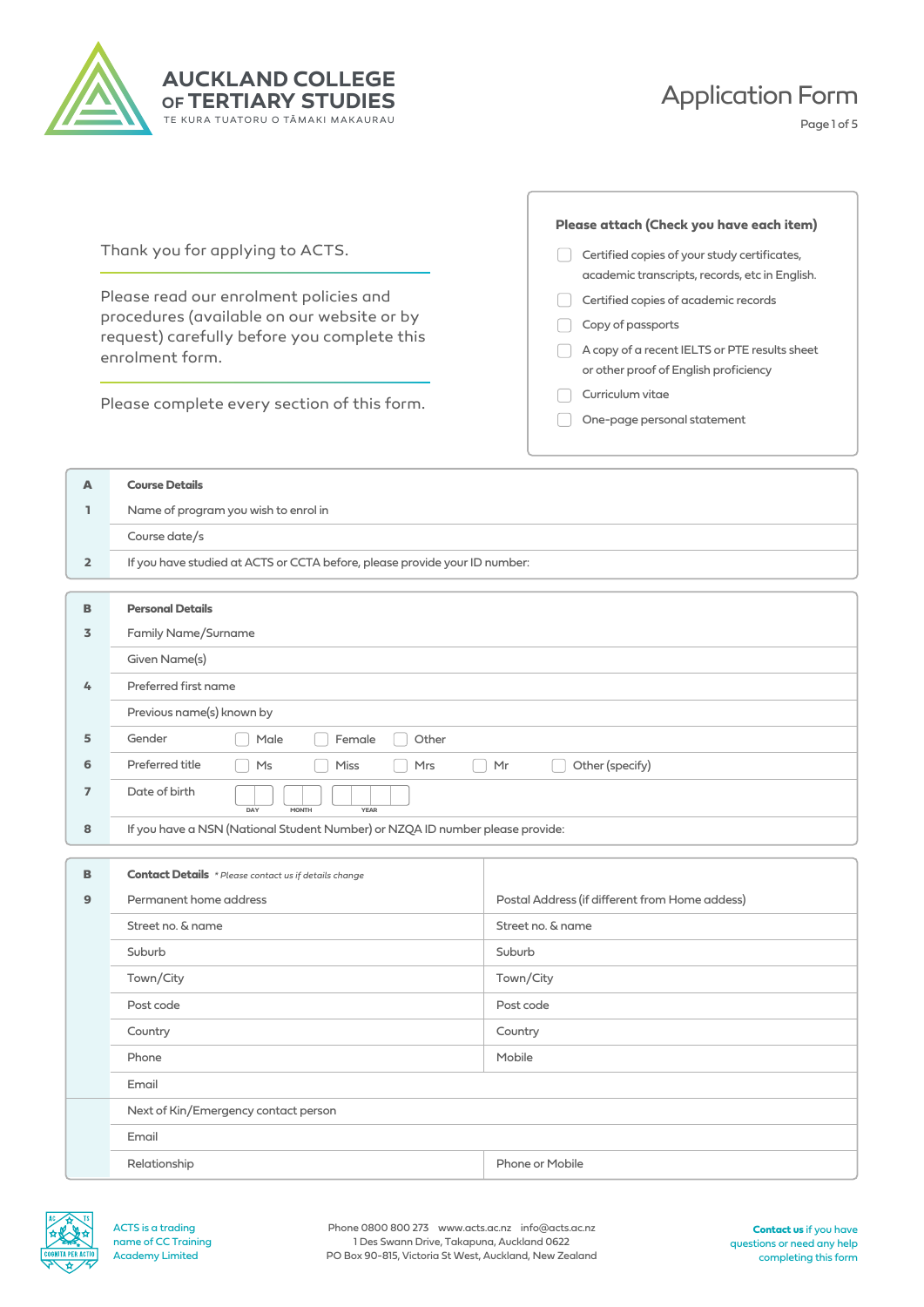

**AUCKLAND COLLEGE OF TERTIARY STUDIES** TE KURA TUATORU O TĀMAKI MAKAURAU

Application Form

Page 2 of 5

| в         | Country/Ethnicity                                                                                                                                    |       |                        |       |                                       |    |                                                 |     |
|-----------|------------------------------------------------------------------------------------------------------------------------------------------------------|-------|------------------------|-------|---------------------------------------|----|-------------------------------------------------|-----|
| <b>10</b> | Country of citizenship                                                                                                                               |       |                        |       |                                       |    |                                                 |     |
|           | Country of residence                                                                                                                                 |       |                        |       |                                       |    |                                                 |     |
|           | Passport Number                                                                                                                                      |       |                        |       |                                       |    |                                                 |     |
|           | Passport issuing country                                                                                                                             |       |                        |       |                                       |    |                                                 |     |
|           |                                                                                                                                                      |       |                        |       | Student Visa expiry date              |    |                                                 |     |
|           | Passport expiry date                                                                                                                                 |       |                        |       |                                       |    |                                                 |     |
| 11        | What ethnic group(s) do you belong to? * Please tick up to 3 boxes which apply                                                                       |       |                        |       |                                       |    |                                                 |     |
|           | NZ European/Pakeha                                                                                                                                   | 111   | Greek                  |       | 123                                   |    | Chinese                                         | 421 |
|           | New Zealand Māori                                                                                                                                    | 211   | Polish                 |       | 124                                   |    | Indian                                          | 431 |
|           | Samoan                                                                                                                                               | 311   | South Slav             |       | 125                                   |    | Sri Lankan                                      | 441 |
|           | Cook Island Māori                                                                                                                                    | 321   | Italian                |       | 126                                   |    | Japanese                                        | 442 |
|           | Tongan                                                                                                                                               | 331   | German                 |       | 127                                   |    | Korean                                          | 443 |
|           | Nive                                                                                                                                                 | 341   | Australian             |       | 128                                   |    | Other Asian                                     | 444 |
|           | Tokelauen                                                                                                                                            | 351   | Other European*        |       | 129                                   |    | Middle Eastern                                  | 511 |
|           | Fijian                                                                                                                                               | 361   | *Specify               |       |                                       |    | Latin American                                  | 521 |
|           | Other Pacific Peoples*                                                                                                                               | 371   | Filipino               |       | 411                                   |    | African                                         | 531 |
|           | *Specify                                                                                                                                             |       | Cambodian              |       | 412                                   |    | Other*                                          | 611 |
|           | British/Irish                                                                                                                                        | 121   | Vietnamese             |       | 413                                   |    | *Specify                                        |     |
|           | Dutch                                                                                                                                                | 122   | Other Southeast Asian* |       | 414                                   |    | <b>Not Stated</b>                               | 999 |
|           |                                                                                                                                                      |       | *Specify               |       |                                       |    |                                                 |     |
|           |                                                                                                                                                      |       |                        |       |                                       |    |                                                 |     |
| 12        | If you identified as New Zealand Maori in question 11, what is the name of your lwi?<br>* You may identify with more than one or enter 'Don't know'. |       |                        |       |                                       |    |                                                 |     |
| 13        | Prior Activity - what was your current/recent activity or occupation?                                                                                |       |                        |       |                                       |    |                                                 |     |
|           | Secondary school student                                                                                                                             |       | O1                     |       |                                       |    | Non-employed or beneficiary (excluding retired) | 02  |
|           | Wage or salary worker                                                                                                                                |       | 03                     |       | Self-employed                         |    |                                                 | 04  |
|           | University student                                                                                                                                   |       | 05                     |       | Polytechnic student                   |    |                                                 | 06  |
|           | House-person or retired                                                                                                                              |       | 07                     |       | Overseas (irrespective of occupation) |    |                                                 | 08  |
|           | Private Training Establishment student                                                                                                               |       | 09                     |       | Other (Please specify)                |    |                                                 |     |
|           |                                                                                                                                                      |       |                        |       |                                       |    |                                                 |     |
| 14        | Support Details - Not compulsory and any information you supply is confidential.                                                                     |       |                        |       |                                       |    |                                                 |     |
|           | Do you live with the effects of significant injury, long term illness, or disability?                                                                |       |                        |       | $\vert$ Yes                           | No |                                                 |     |
|           | If yes, how would you describe your impairment, disability, extra learning needs or long term medical condition:                                     |       |                        |       |                                       |    |                                                 |     |
|           |                                                                                                                                                      |       |                        |       |                                       |    |                                                 |     |
|           |                                                                                                                                                      |       |                        |       |                                       |    |                                                 |     |
| 15        | English Test results & details                                                                                                                       |       |                        |       |                                       |    |                                                 |     |
|           | <b>IELTS</b><br><b>TOFEL</b>                                                                                                                         | Score |                        |       |                                       |    |                                                 |     |
|           | OET<br>PTE                                                                                                                                           |       | Date of achievement    |       |                                       |    |                                                 |     |
|           | <b>Agent Details</b>                                                                                                                                 |       |                        |       |                                       |    |                                                 |     |
|           | Name                                                                                                                                                 |       |                        |       |                                       |    |                                                 |     |
|           | Address                                                                                                                                              |       |                        | Email |                                       |    |                                                 |     |
|           | <b>Contact Number</b>                                                                                                                                |       |                        |       | <b>Contact Person</b>                 |    |                                                 |     |
|           |                                                                                                                                                      |       |                        |       |                                       |    |                                                 |     |



ACTS is a trading name of CC Training Academy Limited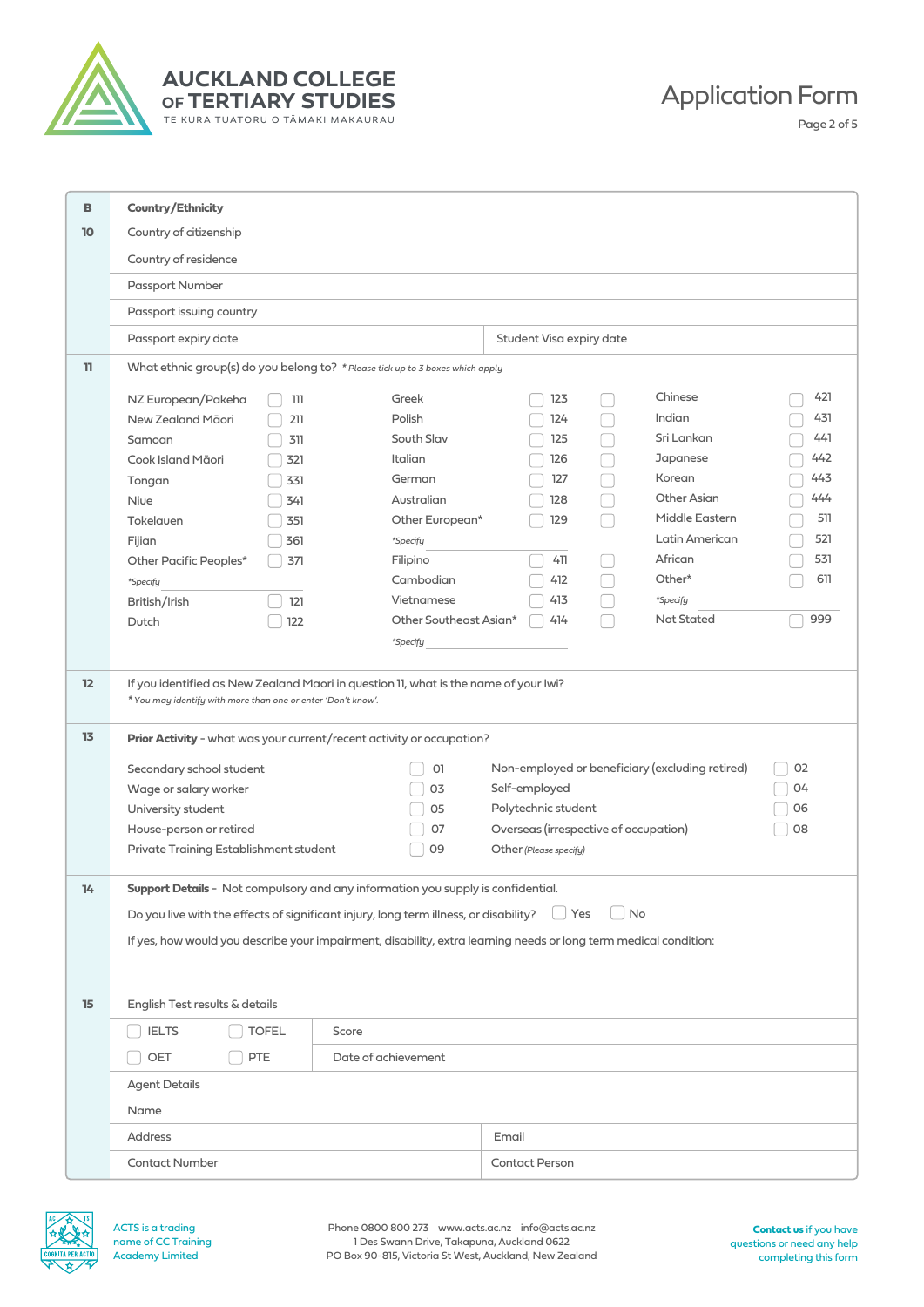

## **AUCKLAND COLLEGE OF TERTIARY STUDIES** TE KURA TUATORU O TĀMAKI MAKAURAU

Application Form

Page 3 of 5

| C<br>16         | <b>Academic Information</b><br>Secondary School - What was the name of the last Secondary School you attended? State 'overseas' if applicable.                                                                                                                                                                                                                                              |           |  |  |  |  |  |  |
|-----------------|---------------------------------------------------------------------------------------------------------------------------------------------------------------------------------------------------------------------------------------------------------------------------------------------------------------------------------------------------------------------------------------------|-----------|--|--|--|--|--|--|
|                 |                                                                                                                                                                                                                                                                                                                                                                                             |           |  |  |  |  |  |  |
|                 | When was your last year of secondary school?                                                                                                                                                                                                                                                                                                                                                |           |  |  |  |  |  |  |
|                 | What is the highest level of achievement you hold from a secondary school? Your highest achievement may be a "traditional"<br>award such as School Certificate, or you may have achieved a number of credits or a National Certificate at a certain level on the<br>National Qualifications Framework. Your NZQA Record of Learning shows you how many credits you have. Tick only one box. |           |  |  |  |  |  |  |
|                 | No formal secondary qualifications<br>OO                                                                                                                                                                                                                                                                                                                                                    |           |  |  |  |  |  |  |
|                 | 14 or more credits at any level<br>11                                                                                                                                                                                                                                                                                                                                                       |           |  |  |  |  |  |  |
|                 | NCEA Level 1 or School certificate<br>12                                                                                                                                                                                                                                                                                                                                                    |           |  |  |  |  |  |  |
|                 | NCEA Level 2 or 6th Form certificate<br>13                                                                                                                                                                                                                                                                                                                                                  |           |  |  |  |  |  |  |
|                 | <b>University Entrance</b><br>14                                                                                                                                                                                                                                                                                                                                                            |           |  |  |  |  |  |  |
|                 | NCEA Level 3 or Bursary or Scholarship<br>15                                                                                                                                                                                                                                                                                                                                                |           |  |  |  |  |  |  |
|                 | Overseas qualification (includes International Baccalaureate & Cambridge Exams)<br>09                                                                                                                                                                                                                                                                                                       |           |  |  |  |  |  |  |
|                 | Other<br>98                                                                                                                                                                                                                                                                                                                                                                                 |           |  |  |  |  |  |  |
|                 | Not Known<br>99                                                                                                                                                                                                                                                                                                                                                                             |           |  |  |  |  |  |  |
|                 | Please specify if "Overseas qualification" or "Other"                                                                                                                                                                                                                                                                                                                                       |           |  |  |  |  |  |  |
| 17 <sub>2</sub> | Tertiary Study - Will this be the first year you have ever enrolled in a University, Polytechnic, College of Education, Private Training<br>Establishment, or Wānanga either in New Zealand or overseas since leaving school?<br>Do not include enrolments in STAR, community or hobby classes.<br>Yes                                                                                      | <b>No</b> |  |  |  |  |  |  |
|                 | If you answered "No", please enter the name of the organisation you studied at and the year of your first enrolment                                                                                                                                                                                                                                                                         |           |  |  |  |  |  |  |
|                 | Name Institution                                                                                                                                                                                                                                                                                                                                                                            |           |  |  |  |  |  |  |
|                 |                                                                                                                                                                                                                                                                                                                                                                                             |           |  |  |  |  |  |  |
|                 | Course/Level<br><b>Enrolment Year</b>                                                                                                                                                                                                                                                                                                                                                       |           |  |  |  |  |  |  |
|                 | Completion year                                                                                                                                                                                                                                                                                                                                                                             |           |  |  |  |  |  |  |
| 18              | <b>No</b><br>Accomodation - Do you require ACTS to arrange Homestay accommodation for you?*<br>Yes                                                                                                                                                                                                                                                                                          |           |  |  |  |  |  |  |
|                 | If Yes, How many weeks?                                                                                                                                                                                                                                                                                                                                                                     |           |  |  |  |  |  |  |
|                 | ACTS arranges homestay for you as an excellent opportunity to practice English and learn about New Zealand.<br>You need to pay per week for home stay accommodation and food.<br>We will supply you an additional accommodation form to complete sent to your email.                                                                                                                        |           |  |  |  |  |  |  |
|                 | <b>Compulsory Travel Insurance</b><br>The Ministry of Education published in The Education Pastoral Care of Tertiary and International Learners) Code of Practice 2021<br>requires all fee-paying foreign students to hold comprehensive health and travel insurance as a condition of their visa from the<br>period of their enrolment until the expiry of their student visa.             |           |  |  |  |  |  |  |
|                 | ACTS can arrange insurance for the period of your enrolment. Please select                                                                                                                                                                                                                                                                                                                  |           |  |  |  |  |  |  |
|                 | If you have any health and travel insurance?<br>Yes                                                                                                                                                                                                                                                                                                                                         | <b>No</b> |  |  |  |  |  |  |
|                 | If you want ACTS to arrange insurance for you?<br>Yes                                                                                                                                                                                                                                                                                                                                       | <b>No</b> |  |  |  |  |  |  |
|                 | What is your expected date of arrival in New Zealand?<br>DAY<br><b>YEAR</b><br><b>MONTH</b>                                                                                                                                                                                                                                                                                                 |           |  |  |  |  |  |  |
|                 | Note: If you do not provide evidence of insurance by the course start date, ACTS will take out an insurance policy on your behalf.<br>You will required to pay for the cost of the policy. The cost varies based on your enrolment duration:                                                                                                                                                |           |  |  |  |  |  |  |
|                 | Code of Practice - ACTS has agreed to comply with The Education (Pastoral Care of Tertiary and International Learners) Code of<br>Practice 2021 (the Code) to support the wellbeing of tertiary and international learners enrolled in ACTS. Copies of the Code is available<br>at: https://www.nzqa.govt.nz/providers-partners/tertiary-and-international-learners-code/                   |           |  |  |  |  |  |  |

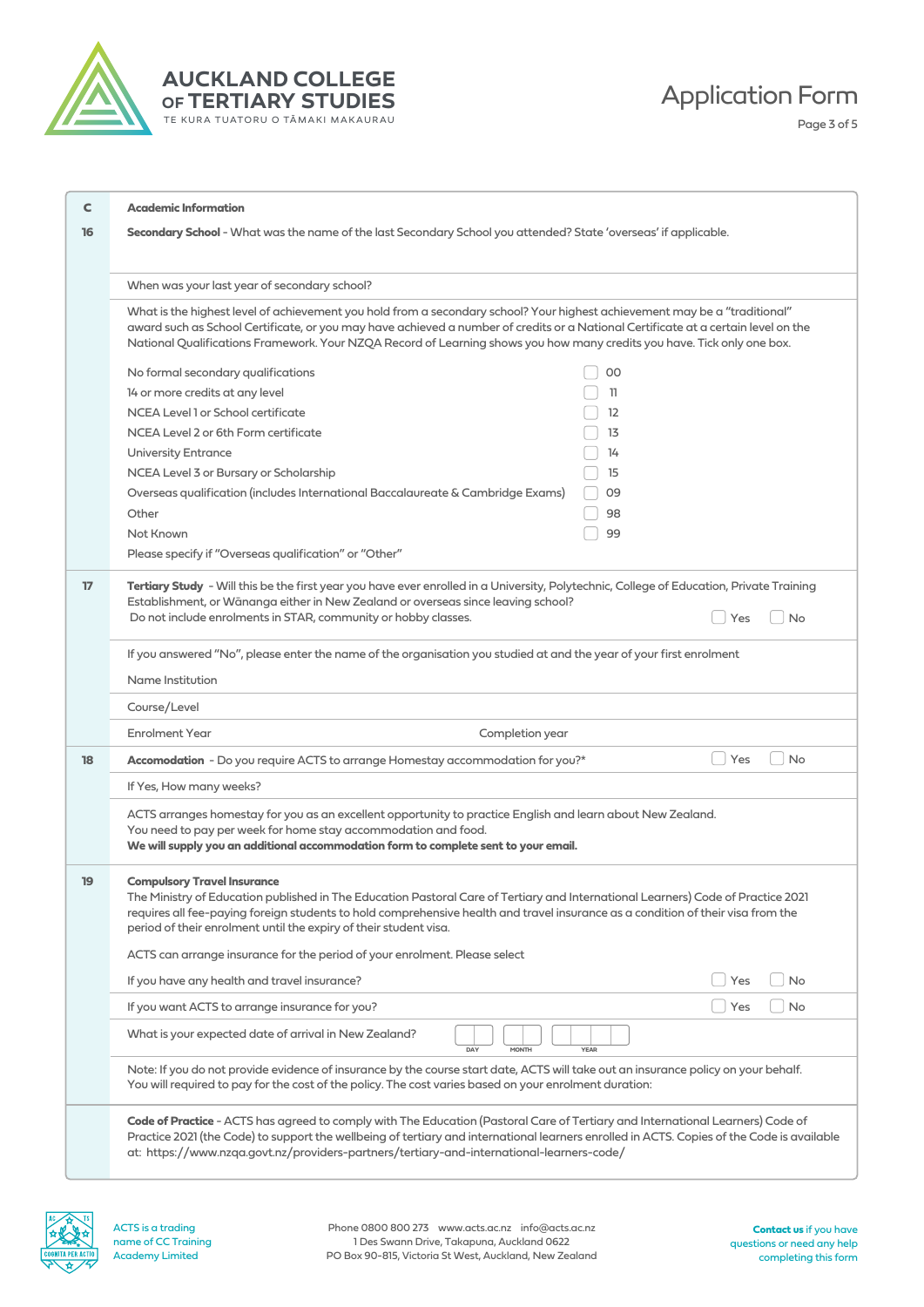



Application Form

Page 4 of 5

|  | Refund Summary - ACTS refund policy is based on the students (international students) lengths of the program as mentioned on<br>'statement of fees' and enrolment and payment date. Refund policy summary is given below.<br>For more information on payment and refund of fees, please visit www.acts.ac.nz/terms-and-conditions/       |                                                        |                                                                                                                                                                                              |                                                                                                                                                                                        |                                                            |                           |  |
|--|------------------------------------------------------------------------------------------------------------------------------------------------------------------------------------------------------------------------------------------------------------------------------------------------------------------------------------------|--------------------------------------------------------|----------------------------------------------------------------------------------------------------------------------------------------------------------------------------------------------|----------------------------------------------------------------------------------------------------------------------------------------------------------------------------------------|------------------------------------------------------------|---------------------------|--|
|  | Date of refund<br>request                                                                                                                                                                                                                                                                                                                | <b>Effect</b>                                          | <b>Refund Amount</b>                                                                                                                                                                         | <b>Administration</b><br>Fee                                                                                                                                                           | Homestay<br>arranged by ACTS                               | <b>Academic</b><br>Result |  |
|  | Up to 7 days<br>before course start                                                                                                                                                                                                                                                                                                      | Cancellation                                           | 100%                                                                                                                                                                                         | NZ\$500                                                                                                                                                                                | No refund                                                  | No result<br>in record    |  |
|  | After 7 days<br>before course start                                                                                                                                                                                                                                                                                                      | No refund                                              |                                                                                                                                                                                              |                                                                                                                                                                                        |                                                            |                           |  |
|  | <b>Fee Payment</b>                                                                                                                                                                                                                                                                                                                       |                                                        |                                                                                                                                                                                              |                                                                                                                                                                                        |                                                            |                           |  |
|  | How do you intend to pay for your fees? (Tick one)                                                                                                                                                                                                                                                                                       |                                                        |                                                                                                                                                                                              |                                                                                                                                                                                        |                                                            |                           |  |
|  | Student Loan<br>Credit Card<br>Online Banking<br>Training Incentive Allowance (TIA)                                                                                                                                                                                                                                                      |                                                        |                                                                                                                                                                                              |                                                                                                                                                                                        |                                                            |                           |  |
|  | Company or Employer paying                                                                                                                                                                                                                                                                                                               |                                                        |                                                                                                                                                                                              |                                                                                                                                                                                        |                                                            |                           |  |
|  |                                                                                                                                                                                                                                                                                                                                          |                                                        |                                                                                                                                                                                              | Purchase order no.                                                                                                                                                                     |                                                            |                           |  |
|  | Employer name                                                                                                                                                                                                                                                                                                                            |                                                        |                                                                                                                                                                                              |                                                                                                                                                                                        |                                                            |                           |  |
|  | <b>General Information</b>                                                                                                                                                                                                                                                                                                               |                                                        |                                                                                                                                                                                              |                                                                                                                                                                                        |                                                            |                           |  |
|  | Privacy - ACTS/CC Training Academy collects and stores<br>information from this form to:                                                                                                                                                                                                                                                 |                                                        | Immigration New Zealand and the Ministry of Business,<br>Innovation and Employment (for those who are not New                                                                                |                                                                                                                                                                                        |                                                            |                           |  |
|  |                                                                                                                                                                                                                                                                                                                                          | Comply with the requirements of the Education Act 2020 |                                                                                                                                                                                              | Zealand citizens or permanent residents)                                                                                                                                               |                                                            |                           |  |
|  | and other legislation (This includes legislation governing the<br>maintenance of official records and for accountability for<br>public funding) relating to maintenance of records<br>■ Manage the business of CC Training (including internal<br>reporting, administrative processes and selection of<br>scholarship and prize winners) |                                                        | Agencies which support particular students through<br>scholarships, payment of fees or other awards (if you are a<br>recipient of one of these awards).                                      |                                                                                                                                                                                        |                                                            |                           |  |
|  |                                                                                                                                                                                                                                                                                                                                          |                                                        | Your personal details (name, date of birth and residency) as<br>entered on this form will be included in the National Student<br>Index and may be used in an authorised information matching |                                                                                                                                                                                        |                                                            |                           |  |
|  | Supply information to government agencies and other                                                                                                                                                                                                                                                                                      |                                                        |                                                                                                                                                                                              |                                                                                                                                                                                        | programme with the New Zealand Birth Register.             |                           |  |
|  | organisations as set out below.                                                                                                                                                                                                                                                                                                          |                                                        |                                                                                                                                                                                              |                                                                                                                                                                                        | The government agencies above may supply data collected on |                           |  |
|  | In signing this enrolment form you authorise such disclosure on<br>the understanding that ACTS/CC Training Academy will<br>observe the conditions governing the relegse of information as                                                                                                                                                |                                                        |                                                                                                                                                                                              | this form to Statistics New Zealand for the purposes of<br>integrating data with data collected by other government<br>agencies, subject to the provisions of the Statistics Act 1975. |                                                            |                           |  |

Integrated data is used for the production of official statistics, to inform policy advice to government and for research purposes. In handling data supplied by you on this form, the government agencies are required to comply with the provisions of the Privacy Act 2020.

When required by law, ACTS/CC Training releases information to government agencies such as the New Zealand Police, Department of Justice, Ministry of Social Development, and the Accident Compensation Corporation (ACC).

Fees – In signing this enrolment form you undertake to pay all fees as they become due, and to meet any late fees and collection charges associated with debt recovery. ACTS/ CC Training's policy on withdrawal and refund of fees may be obtained by request or on our website.

Rules – In signing this enrolment form you undertake to comply with the rules and policies of ACTS/ CC Training Ltd with regard to attendance, academic integrity and progress, conduct and use of information systems.

observe the conditions governing the release of information, as set out in the Privacy Act 2020, the Education Act 2020 and other relevant legislation. You may see any information held about you and amend any errors in that information. To do so, contact the Enrolments Officer. Information collected on this form may be supplied to other educational organisations for the purpose of verifying academic records.

NB: The Privacy Act came into force on 1 December 2020 with the stated aim of protecting the privacy of natural persons. It requires ACTS/ CC Training Ltd to collect, hold, handle, use and disclose personal information in accordance with the twelve information privacy principles in the Act. http://www.privacy.org.nz/privacy-act

Supply of information to government agencies and other organisations, as required, may include:

- The Ministry of Education
- The New Zealand Qualifications Authority
- The Ministry of Social Development (in relation to student loans and allowances) and Inland Revenue (student loans)
- The Tertiary Education Commission



ACTS is a trading name of CC Training Academy Limited

Phone 0800 800 273 www.acts.ac.nz info@acts.ac.nz 1 Des Swann Drive, Takapuna, Auckland 0622 PO Box 90-815, Victoria St West, Auckland, New Zealand

**Contact us** if you have questions or need any help completing this form